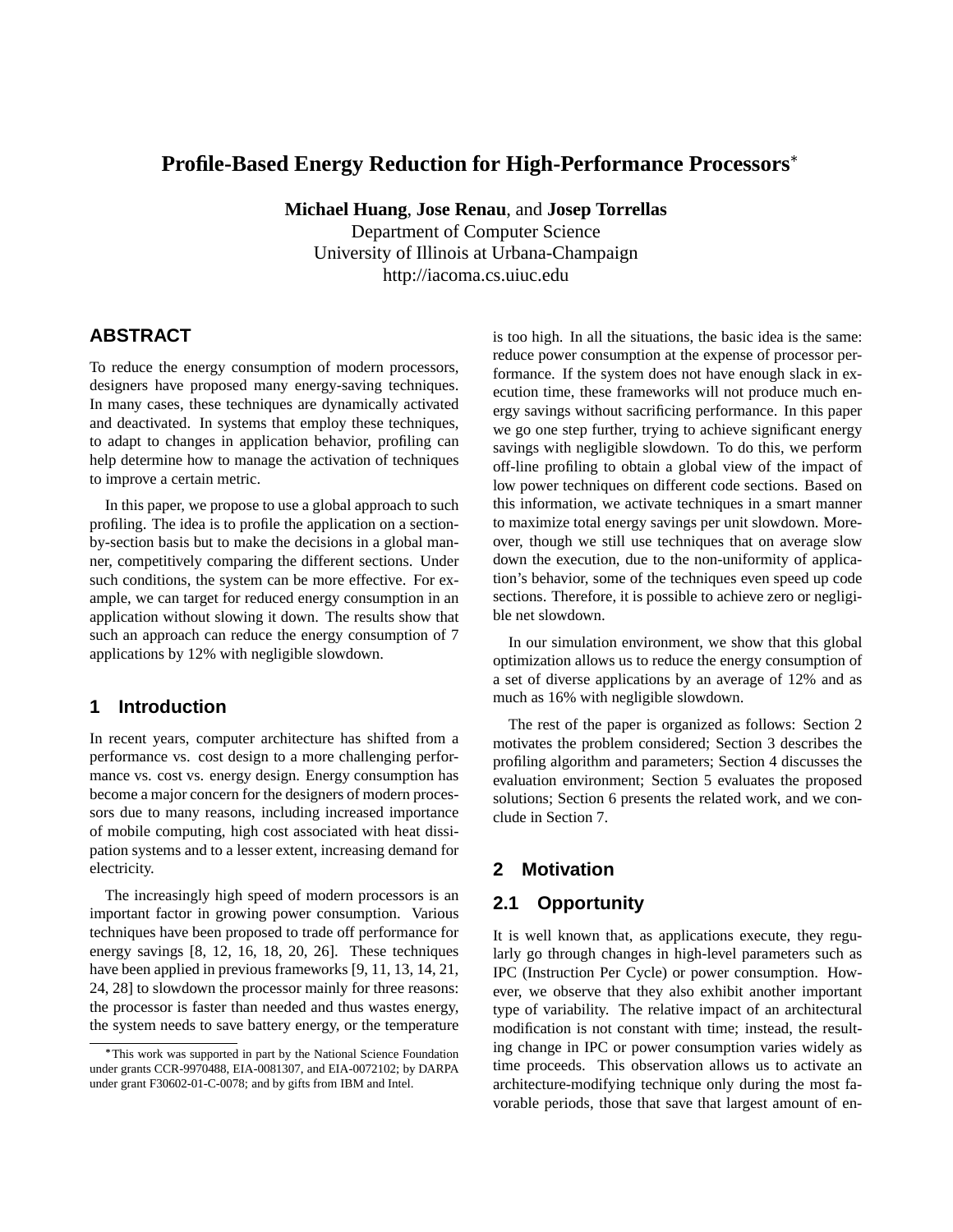

Figure 1: Impact of applying low-power techniques on the energy consumption (a) and IPC (b) as a function of time.

ergy per unit slowdown for example, and deactivate it otherwise.

To visualize this effect, we simulate a processor running one application. The simulation environment and application suite are described in Section 4. In the experiment, we apply two low-power techniques seperately, adding an instruction filter cache [18], or disabling ALUs by clockgating. Figures 1-(a) and (b) show the relative energy consumption and the relative IPC variation, respectively, as the execution proceeds. In both figures, 0% corresponds to the base system, with none of the techniques activated. Positive numbers reflect energy reduction and better performance.

We can see from the figures that the relative impact of these techniques varies across time. These are, therefore, non-uniform techniques. To emphasize this effect, the figure also shows the impact of voltage scaling<sup>1</sup>, a technique whose behavior is qualitatively different. In this case, the relative changes in energy consumption and in IPC remain constant across time.

Our goal in the rest of this paper is to try to exploit this variability of low-power techniques within and across applications. Our system dynamically adapts by activating and deactivating a set of techniques to save energy. Since our focus is on high-performance systems, we strive to reduce energy consumption without incurring much slowdown.

#### **2.2 Decision Mechanism**

In order to exploit the above mentioned opportunity, we need to identify the points in the code where it is advisable to adapt the system. The goal is to divide the program execution into different sections, so that each section has relatively uniform reaction to system adaptation. Also, the granularity of such sections has to be relatively coarse so that the transient state and/or any adaptation overhead becomes very small.

Many dynamic systems[3, 4, 7] constantly monitor the program and predict that the behavior in the near future is similar to the current one. This usually involves an observation interval of a fixed duration. In [25], it is shown that programs generally demonstrate periodic behavior, but the period is application-specific. Furthermore, depending on the length of the interval, programs go through different code in neighboring intervals and show different architectural metrics (e.g. IPC, cache miss rate etc.). Indeed, for short intervals, we observe a high variance in IPC among neighboring intervals in the benchmarks studied. Naturally, the optimal duration for the interval depends on the application.

A good unit of behavior repetition is the function. When the same function is executed again, its behavior is unlikely to change much. Arguably, IPC is a good indicator of high level program behavior. In the following test, we analyze the IPC variation of one program during its execution. In the case of fixed interval, we measure the standard deviation of IPC for every interval. In the case of the function, we measure the standard deviation of IPC for all invocations of the same function. Figure 2 shows that, we can predict the behavior of a future function invocation much better than we can predict the future behavior in an interval.

We see that the effectiveness of micro-architecture modifications varies during the program execution, and that we can use functions as a unit to manage techniques. In this paper, we get most out of the low-power techniques without paying a big average performance penalty.

 $1$ For simplicity, we assume the voltage of the whole system is scaled, not just the processor.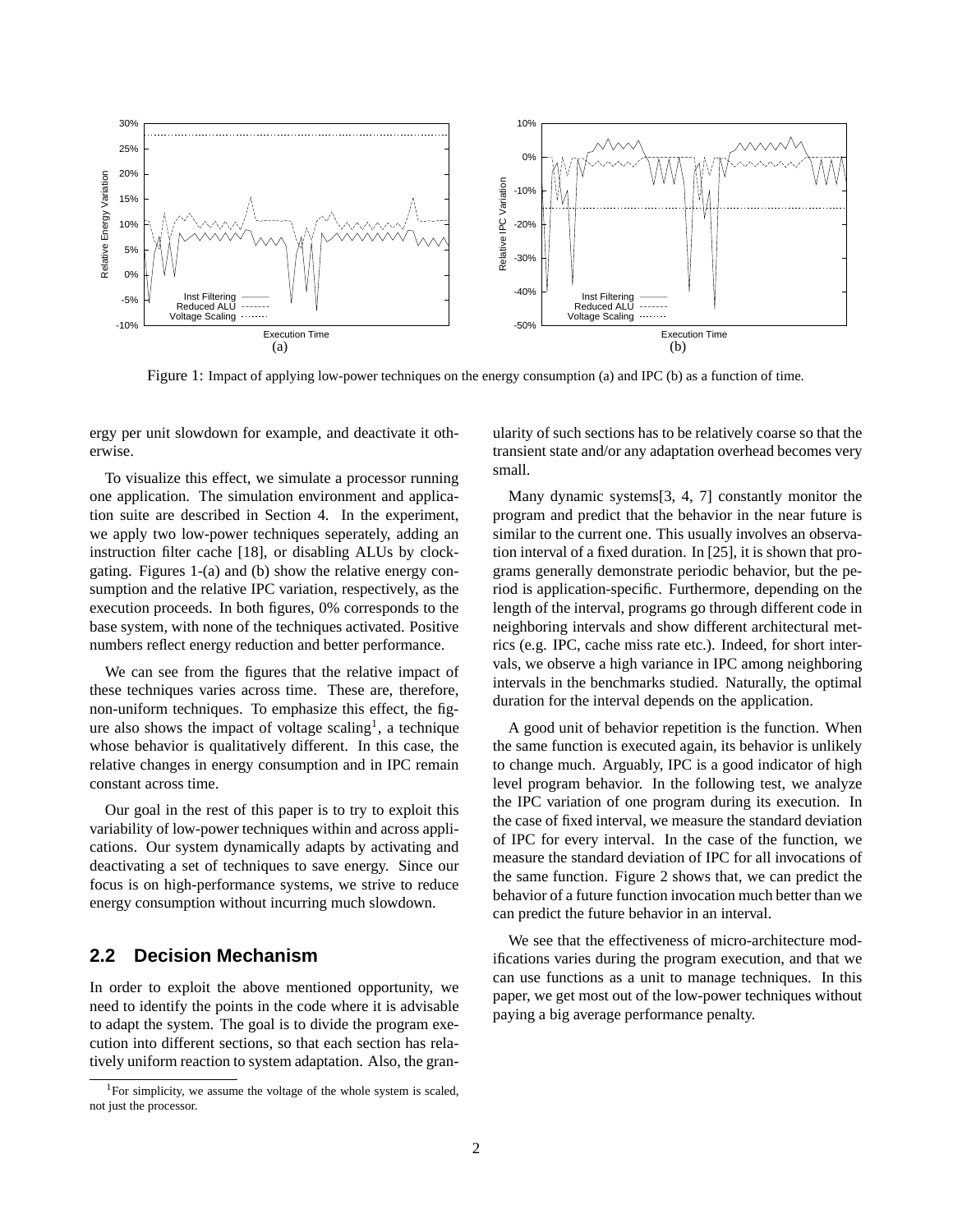

Figure 2: IPC standard deviation for different sampling methods.

### **3 Profiling Approach**

We use profiling to determine when to activate and deactivate low power techniques. In this section, we describe important profiling parameters, including the statistics collected, the sampling interval, and the algorithms used to process the statistics.

### **3.1 Profiling parameters**

#### **3.1.1 Statistics collected**

We need to understand the energy and performance impact of applying a technique on a section of code. Therefore, profiling should collect performance and energy statistics. Specifically, we measure cycle count and total amount of energy consumed.

The energy statistics could be obtained by reading from an energy meter, or by approximating from processor activity statistics [17]. As an example of this approximation, cache energy expenditure could be estimated by multiplying the number of accesses by the average energy per access. In this paper, for simplicity, we assume we can read the energy numbers from a meter. In Section 5.2 we also show that in the case energy statistics are not available, using only performance counters is also a viable alternative.

#### **3.1.2 Sampling Interval**

An important profiling parameter is the grain size of sampling interval. Since we need instructions to activate techniques at the beginning of each sampling interval, a very fine-grain profiling incurs a lot of overhead. On the other hand, if the grain size is too large, it will shield the phasechanges inside.

To produce a good sampling interval we break down the code into modules. A module is a piece of code that is small enough so that its reaction to low-power techniques is quite uniform, and also large enough so that the overhead of techniques activation is negligible.

We start the instrumentation process with the most frequently executed functions. We instrument at the entrance and exit of the function. Since a small portion of static code often represents most dynamic execution time, we only need to instrument a few functions.

We do not instrument inside functions that have very short execution time per invocation to avoid too much overhead. Instead, we either consider them as part of the caller function or do transformations to reduce overhead of the instrumentation. For instance, we put a wrapper around recursive functions and only instrument in the wrapper function. For a tight loop invoking a short function, we only instrument around the loop body.

Whether or not to instrument functions that have medium execution time per invocation is a trade-off. The more we instrument, the better we could adapt, but this also leads to more overhead. In most of our experiments we choose not to instrument them. In Section 5.1.2 we also evaluate this trade-off quantitatively.

For large functions, overhead of the instrumentation is negligible. However, it may not have a uniform behavior, we can break them down into smaller modules. In Section 5.1.2 we show the result of trying to exploit behavior changes insides functions.

For the profiling runs, the instrumented code will read the statistics counters. We will use these statistics to decide what techniques to apply for each module, and instrument code into the final binary accordingly.

For many applications, the final instrumented modules are functions. For generality, we still call them modules.

#### **3.1.3 Profiling types**

In order to find the effect of each technique, we need to profile the application several times, since we do not use statistical profiling. In addition to the original profiling run without low power techniques, we need one run for each technique. This requires  $n + 1$  runs for each application, where n is the number of low-power techniques. Here, we assume no interference among techniques. This implies that the performance penalties and energy savings for different techniques are additive when the techniques are applied together. We call this type of profiling, *Independent* profiling.

Profiling only with individual techniques could be inaccurate if two techniques do interfere with each other. So, in another extreme, we could do what we call *Cumulative* profiling, where we run once for each possible combination of the techniques. This exponentially raises the number of profiling runs. In reality, chips will very unlikely include many techniques that target the same area for energy reduction, and techniques that target different components are largely independent of each other. Thus, the number of pro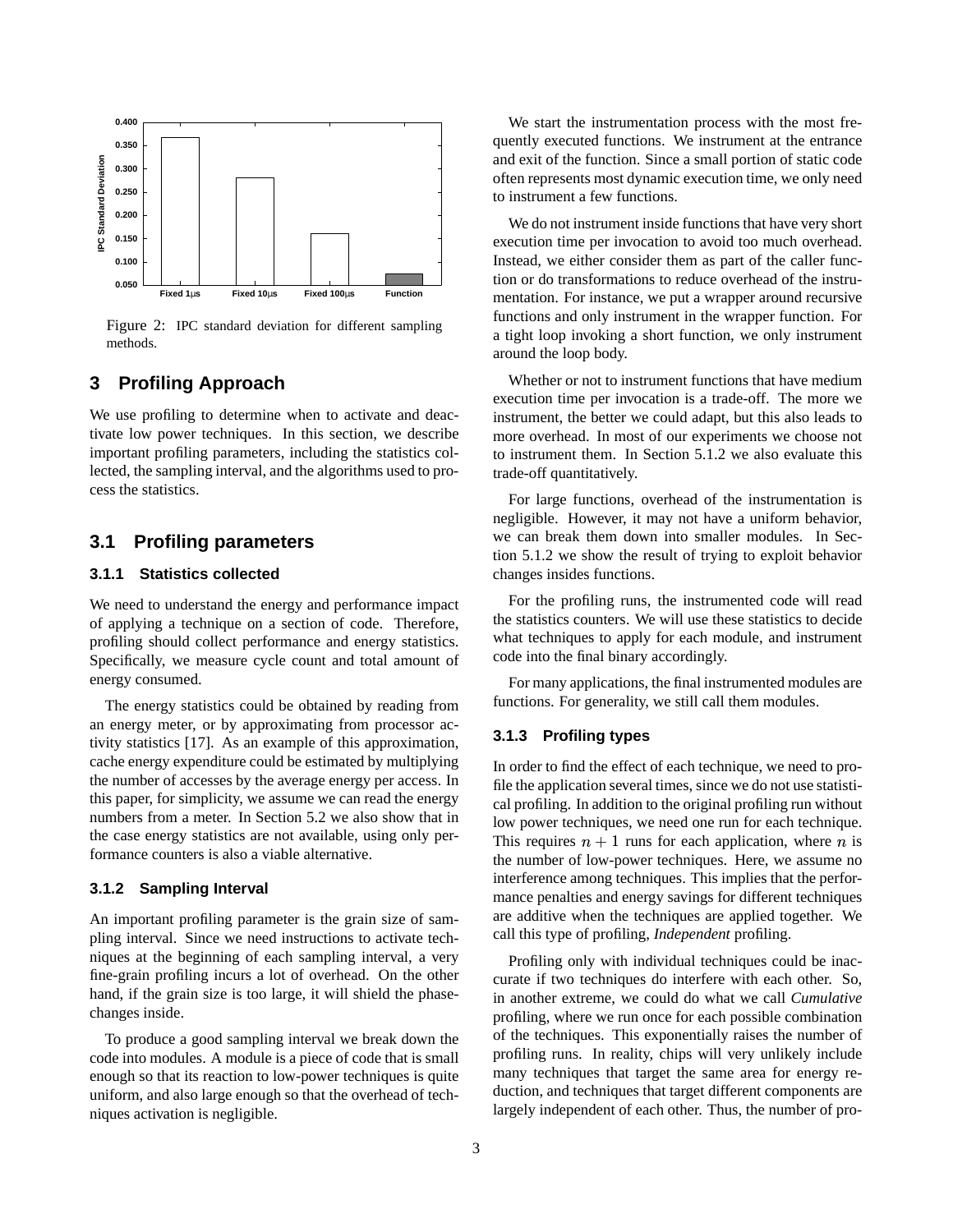file runs can be reduced, by profiling in combination only those techniques that do target the same components. We refer to this kind of profiling as Semi-Independent Profiling (*Semi-Indep*).

## **3.2 Selection Algorithms**

-

Once we have collected all the profiling information, we can use this information to decide which techniques to apply for every module. The algorithm for selecting techniques is straightforward. We use a metric called *efficiency score* to characterize the impact of every technique on every module. The score is calculated using Equation 1, and is a metric showing the efficiency for trading off performance for energy reduction, hence the name.

$$
score = \begin{cases}\n-1 & \text{if } \Delta E \le 0 \\
+\infty & \text{if } \Delta E > 0 \\
& \& \Delta D \le 0 \\
\frac{\Delta E}{\Delta D} & \text{otherwise}\n\end{cases}
$$
 ;  
\n**Improves energy and perf.** (1)

In this equation,  $\Delta D$  and  $\Delta E$  are the slowdown and the energy reduction respectively. Specifically, let  $D$  and  $E$  be the total delay and energy consumption of a module in the unaltered application run, and  $D_i$ ,  $E_i$  be that of the module running when technique *i* is activated. Then  $\Delta D = D_i - D_i$ and  $\Delta E = E - E_i$ . This way, in the common cases, we will be dealing with positive numbers.

We keep one entry containing  $\Delta D$ ,  $\Delta E$  and the efficiency score for each pair of module and technique in a table. Since our goal is to maximize energy savings while minimizing slowdown, we sort the table by decreasing efficiency score. Once we have the table sorted, it can be used in different ways. To achieve our goal of saving energy without slowing down, we traverse the table top-down, scheduling all the technique/module pairs at the top of the table while keeping the sum of  $\Delta D$  less than but as close as possible to zero.

When some slowdown is tolerable, we simply select more entries keeping the the sum of  $\Delta D$  close to but less than this slowdown. We can also embed this information with the binary, and delay the selection till runtime when the tolerable slowdown is available.

In the case of performance-only profiling, where we do not have energy counters, we use equation 2 to calculate the score and the rest of the algorithm remains the same.

$$
score = \begin{cases} +\infty & \text{if } \Delta D \le 0\\ \frac{D}{\Delta D} & Otherwise \end{cases}
$$
 (2)

By using the reciprocal of relative slowdown as score we favor the cases where the technique has little negative performance impact on the module. This approximation does not give optimal scheduling of technique onto modules, for, by ignoring energy, it is possible to activate one technique with small slowdown, but with little or even negative energy savings. However, energy reduction has a strong correlation with slowdown. For example, for techniques similar to cache filtering, large relative slowdown suggests higher miss rates, which further suggests more energy consumption. Also, processor has some per cycle energy overhead such as clocking, more slowdown directly cuts into energy savings. In Section 5.2 we show that the results of using energy/performance and performance-only profile information are very close.

#### **4 Experimental Setup**

## **4.1 Baseline architecture**

In our simulation, the baseline architecture is an out-oforder processor with two levels of caches. The architecture loosely models an IBM Power3 chip scaled to 6-issue. Table 1 lists the parameters used in the simulation. While the latency numbers in the table correspond to an unloaded machine, we model contention in the whole system in great detail. For the processor chip, we assume  $0.18 \mu m$  technology operating at 1.67V.

### **4.2 Energy**

We simulate the performance of the system using a mintbased execution driven simulator [19] that models an outof-order processor with its memory subsystem in great detail. We port Wattch [6] to model the energy of such system. Wattch has different clock gating strategies. In all the simulations, for each functional unit, we charge a fixed amount of energy when the unit is idle. This amount is, about 10% of the energy for a typical operation performed in that unit. We enhance Wattch in the following way:

 $\bullet$  Wattch uses a modified version of cacti [27] for cachelike structures. We developed our own extended CACTI called XCACTI. For caches of the same size, our new model produces approximately the same latency estimation as CACTI, but it gives considerably lower energy consumption results. The energy consumption is smaller mainly because we replace the Wada sense amplifier model with a more energy efficient latched sense amplifier. We also extended CACTI to model writes and reads differently. A write has a full bitline swing, while bitline swing for reads is around 15%. We calculate different energy numbers for reads, writes, line-fills, write-backs, and cache misses. It can be configured to search for configurations with the lowest delay, energy or energy-delay product. The search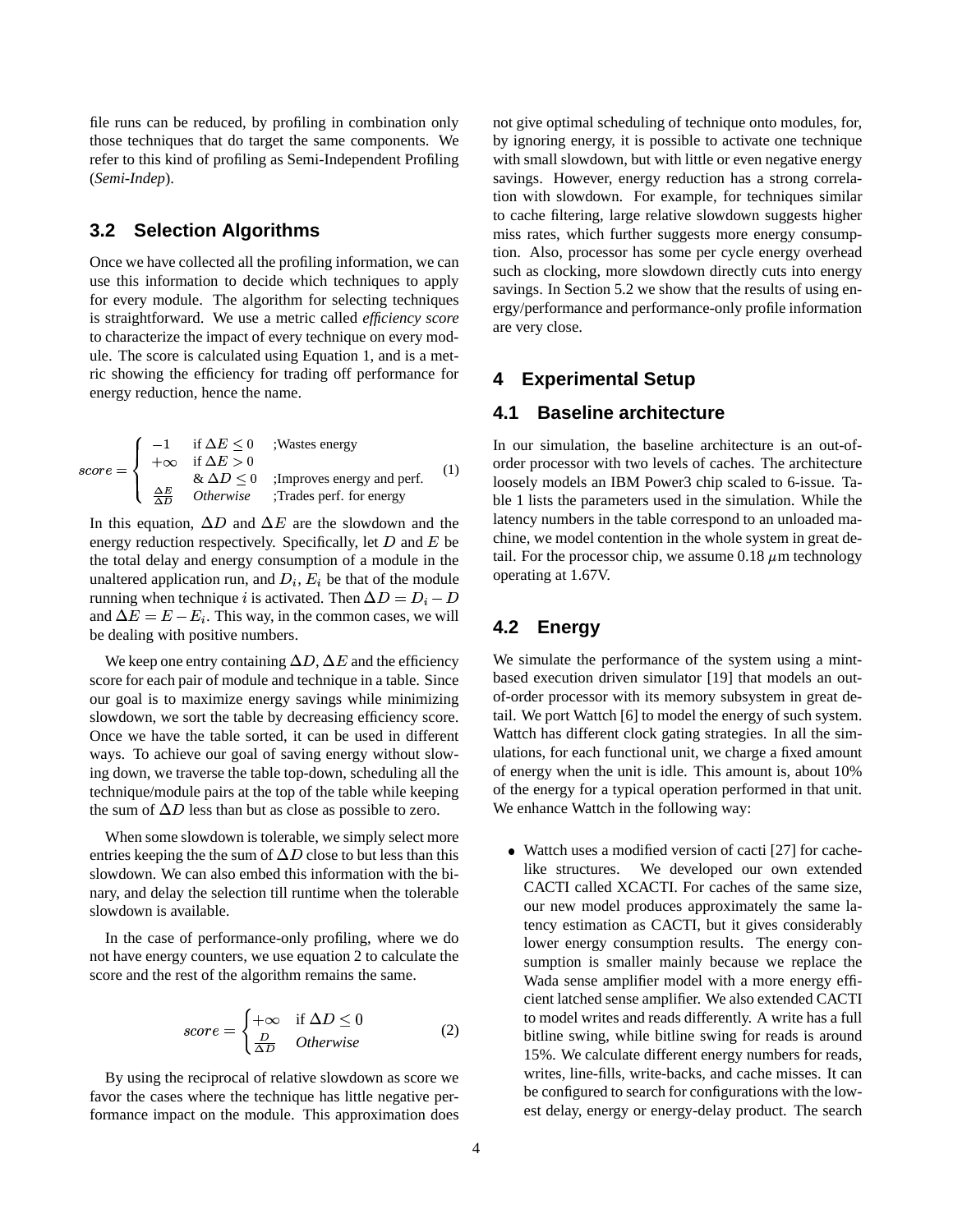| Processor              |                          | Caches                           | Bus & Memory            |
|------------------------|--------------------------|----------------------------------|-------------------------|
| Freq: 1 GHz            | Branch units: 1          | L1 size: $32$ KB                 | FSB freq: 333MHz        |
| Issue width: 6         | Branch penalty: 8 cycles | L1 OC, RT: $1,3$ ns              | FSB width: 128 bits     |
| Dynamic issue: yes     | Return stack: 32         | L1 assoc: 2way-LRU               | DRAM: 2-channel Rambus  |
| I-window size: 96      | BTB entries: 2K          | L1 line: $32B$                   | DRAM bandwidth: 3.2GB/s |
| Ld/St units: $2$       | BTB assoc: 4             | L <sub>2</sub> size: $512$ KB    | Mem RT: $108$ ns        |
| Int, FP units: $5,4$   | Predictor: $GAp(10,8)$   | L <sub>2</sub> OC, RT: $4,12$ ns |                         |
| Pending Ld, St: 16, 16 |                          | L2 assoc: 8way-Pseudo LRU        |                         |
|                        |                          | L2 line: $64B$                   |                         |
|                        |                          | I-Cache: 32KB 2-way              |                         |

Table 1: Baseline configuration. OC, RT and FSB stand for occupancy, round trip latency from the processor, and front side bus respectively.

can be optimized based on several timing constraints, the expected ratio of loads and stores, and the cache miss rate.

- We developed a low level model of the DLX processor and derived energy consumption for different types of integer operation based on our spice simulation of the DLX model. We extrapolate the energy number for floating point units based on Wattch and other research [22].
- Wattch assumes a physical register file incorporated into the instruction window. This model eliminates the chance for running out of renaming register at the expense of using a larger, therefore more power hungry device. We follow the common approach of current microprocessors, and use a smaller stand alone register file and halt the decoding stage if we run out of renaming registers. This has nearly negligible performance impact for our benchmarks.
- We add DRAM energy consumption. The energy numbers are based on Intel's white paper [15]. We assume 1.2W for one memory channel operating at full bandwidth, including the overhead in memory controller.

Figure 3 shows the energy consumption breakdown for different components. The breakdown ratios are in line with numbers published by other researchers [6]. As expected, power expenditure is spread out. It is difficult for a single technique to reduce the energy consumption considerably. Thus, the processor should incorporate multiple low-power techniques that target different parts of the system.

## **4.3 Low-power techniques**

In our framework we use several existing low-power techniques. We choose techniques that target major source of energy consumption in the processor. Since we target high



Figure 3: Energy consumption breakdown. *Memory* is the energy consumed by DRAM. *Global clock* is the clock distribution energy consumption. *OOO Logic* is the remaining parts of the processor: instruction window, register file, branch predictor, result bus, register alias table, and load/store queue.

performance, these techniques require little or no modification to the critical path of the processor. Notice that we do not employ voltage scaling since the activation overhead is too high to be practical for fine-grain adaption.

The system is not limited to these techniques. The following sub-sections give a highlight of the techniques.

#### **4.3.1 Instruction Filtering**

We use a small filter cache [18] in the instruction memory hierarchy. The filter cache requires much less energy per access not only because it is smaller and direct-mapped, but also because it is virtually tagged, eliminating the need for a TLB check. Traditionally, the filter cache is activated all the time, trading energy for performance on average. We dynamically activate/deactivate it instead. When it is deactivated, instruction fetch goes directly to the instruction cache without checking the filter cache. We do not maintain inclusion for the filter cache and the L1 instruction cache. We only need to invalidate the filter cache when it is disabled, and the code is modified. This only happens when there is a context switch, or when the application self-modifies the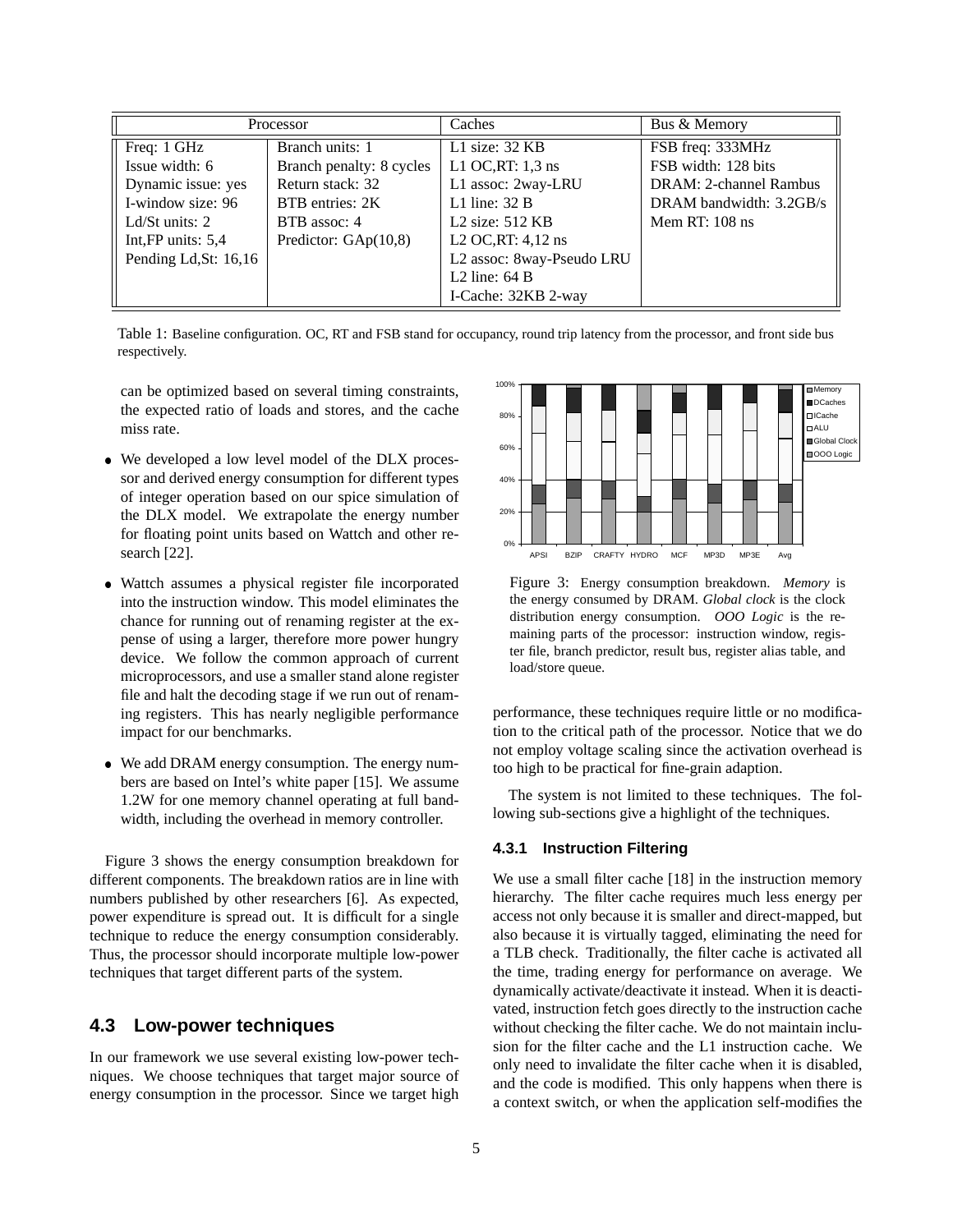code.

The proposed filter cache is small, fast and energy efficient. It is very effective for code sections with a small footprint, but ineffective in sections with poor instruction locality. Code sections with a big footprint may even spend more energy and slow down. After balancing speed, energy consumption and chip-area, we chose a 1KB filter cache. Read access of the filter cache costs 386 compared to 2022pJ to access the I-Cache.

#### **4.3.2 Stack Filtering**

A small specialized stack cache reduces energy consumption without affecting the performance much [12]. Nevertheless, some code parts have worse energy and performance than using a normal L1 alone. In those cases we can shut down the stack cache by redirecting all the stack accesses to the L1 cache. Thus, to maintain coherence, instead of accessing L2 [12] on a stack cache miss, we access L1. Shutting down the stack cache has the overhead of writing back dirty lines, and invalidating the whole stack cache. We use a 1KB cache that can be accessed in 1 cycle as stack filter cache. Compared to 1763pJ for normal L1 accesses, a stack filter cache hit only consumes 209.

#### **4.3.3 Phased Cache**

A phased cache [10] is a set-associative cache where an access first activates all the tag arrays. If there is a match, only the correct data bank is subsequently activated, reducing the amount of bitline activity and sense amplification in the data array. Consequently, the phased cache saves energy at the cost of extra delay. Our processor has an L1 data cache with two modes of operation. In the normal mode emphasizing performance, it behaves like an ordinary cache, activating data and tag in parallel. In the low-power mode, it turns into a phased cache, activating the tags before activating the data bank. When changing to phased cache mode, we buffer the signals to the data bank for two cycles, therefore serializing the access. When restoring to normal mode, we block the cache for two cycles to drain the pipeline and stop buffering data bank signals. Reading the L1 cache in the phased cache mode, consumes 974pJ, 45% less than in the normal mode.

#### **4.3.4 Reduced ALU**

Wide issue processors tend to have many functional units to reduce structural hazard. This comes at the price of more energy spending. Seldom are all these functional units needed, and even if they are, they are not needed all the time. We divide the functional units in two clusters: master and slave. Each of the cluster consists of two floating point units, two integer units and and one load store unit. The master cluster also has a branch unit. When we reduce the number of available functional units, we clock-gate the entire slave cluster. This saves the clock distribution power, and part of the instruction issue logic power inside the slave cluster. Notice that although this technique can be implemented to reduce leakage as well, we do not address the issue in this paper. Therefore, the energy savings only come from dynamic power reduction. For multi-cycle pipelined functional unit we assume the clock-gating starts after a fixed amount of delay to allow draining of the pipeline. We assume clock distribution power to be around 15% of the average power consumption of the functional units. The actual energy savings per cycle depend on the execution speed and so on. In our simulation, it ranges from 15% increase in the energy consumption in the worst case, to about 9% savings of the average power consumption.

### **4.4 Applications**

Our simulations are based on seven benchmarks representing a mix of multimedia, SPECint, and SPECfp benchmarks. We compile them with the IRIX MIPSPro compiler version 7.3 with -O2 optimization. Applications are simulated from beginning to end, which lasts from hundreds of millions of cycles to a billion cycles. For SPECint and SPECfp benchmarks, we reduce the input dataset. In all the cases, we verify that with the reduced data set the simulated applications produce about the same cache and TLB miss rates as the native execution with the reference data set in an R12K processor. The relative weight of each function does not change much either.

*CRAFTY* (186.crafty), *BZIP* (256.bzip2), and *MCF* (181.mcf) are from SPECInt 2000. *HYDRO* (104.hydro), and *APSI* (141.apsi) are from SPECfp 95. Profiling is performed with the official *train* input set.

*MP3D* is an MP3 decoder. We use mpg123 version 0.59r, which is one of the fastest available UNIX GPL MP3 decoders. We reproduce a high quality hifi sample. Profile training is done with a CD quality mp3 file.

*MP3E* is an MP3 encoder. We use lame3.85, which is fast and widely used in the MP3 community. We encode music with CD quality. We profile using a small voice file.

### **5 Evaluation**

In our simulation, we model the performance and energy overhead for technique activation and deactivation in detail. Specifically, we model the flushing of the stack filter cache, the two-cycle bubble when deactivating the phased cache mode, and the delayed clock gating when disabling the slave cluster. We do not model the overhead for the instructions that actually activate or deactivate the techniques. We assume a single instruction writing a mask to a control register, our results show that, this represents less than 0.1%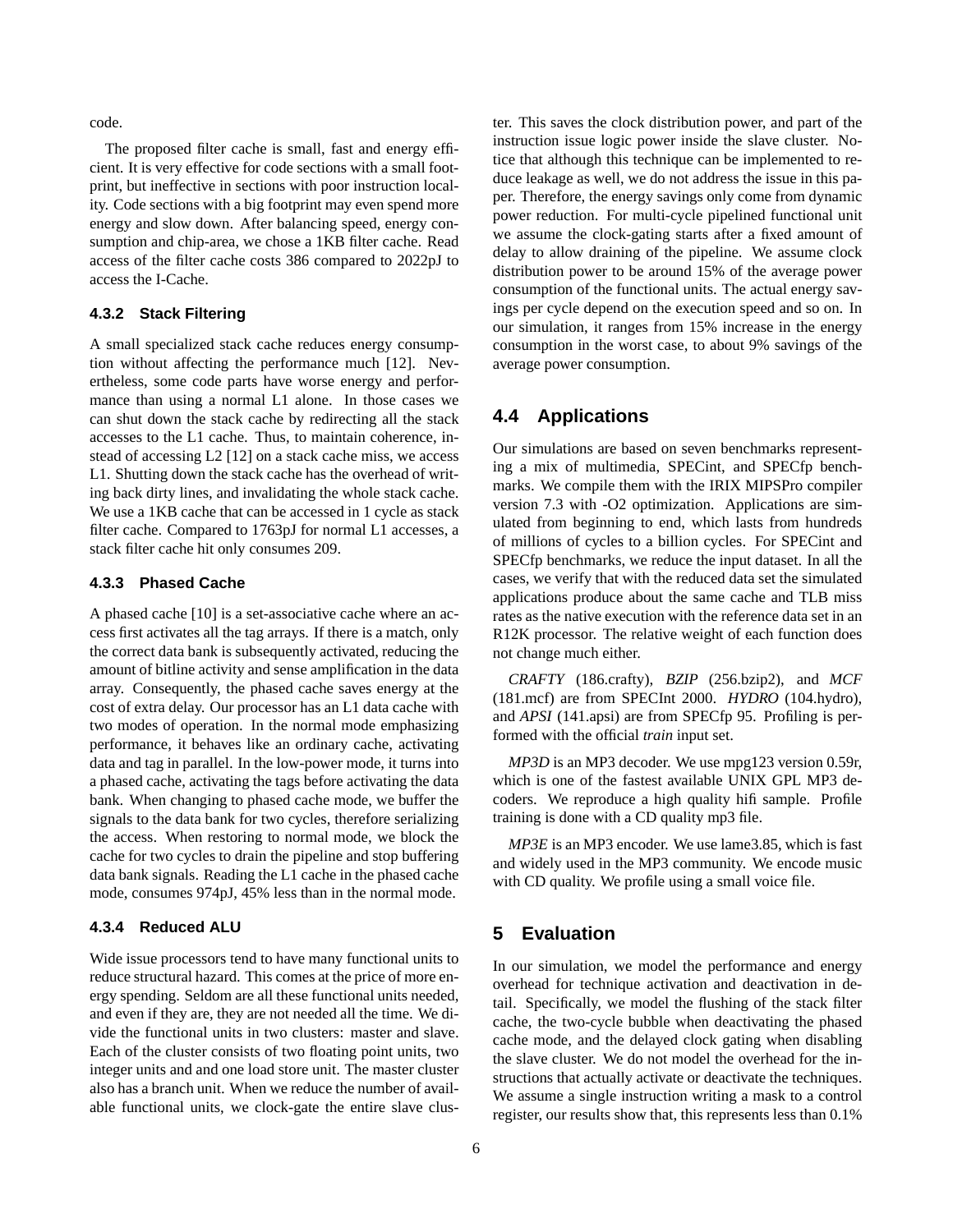of the total simulated instructions.

#### **5.1 Energy/performance profiling**

We start our evaluation by profiling in an somewhat idealistic situation. We assume that energy and performance data is available, the same input set is used for profiling and actual execution, and we perform *Cumulative* profiling. In the following sections, we compare the result of relaxing these restrictions. Unless otherwise stated, the target is to reduce energy consumption and *maintain the original performance*.



Figure 4: Energy-performance trade-off curve for applications.

Figure 4 helps to understand the trade-off between the energy reduction and the induced slowdown for our profile based approach. For each application, given a desired slowdown (or speedup), we can find the best projected energy saving from the corresponding curve for the application. We should notice two things from the curves. First, the slope differs dramatically from one end of the curve to the other, suggesting the great difference of efficiency: while we can save much energy with little slowdown at the beginning of the curve, we can only save a little energy and pay with much larger performance penalty towards the middle of the curve. In fact, the curve even bend down at the end, where the techniques start to waste energy. This suggest that we arrange carefully where and which techniques to activate. Our second observation from Figure 4 is that when comparing two schemes, looking only at the difference in energy reduction is not enough, special attention should be paid to the delay incurred, since the scheme with lower slowdown leaves more room for trading off more performance to save energy.

Throughout the rest of the section we use one set of bars per application, and an additional set labeled *Avg* for the average of all seven applications. In order to have a fair comparison, in calculating all the average slowdown, we consider any speed up for one application as zero slowdown.

#### **5.1.1 Comparing profiling based approach with other approaches**

Figure 5 shows the energy reduction and performance degradation when we apply different techniques. The four bars on the right in each group represent the effect of the four techniques applied individually and statically throughout the application run. The leftmost bar shows the result of the application with compiler inserted directives for technique activation based on profiling information. The bars in Figure 5-(b) for profiling based scheme are very small. The algorithm for obtaining these directives is described in Section 3.2.

As we can see, none of the techniques *consistently* speeds up applications *while* saving energy. Indeed, if such technique were found, it would be incorporated into the baseline architecture. The best technique, one that for unit slowdown saves the most energy, varies from application to application. The average effect of these techniques is to save some energy while slowing down a bit. However, by applying multiple techniques and using profile-based feedback, we can achieve significant energy savings without slowing down the applications.

We now compare Profiling with *Static* and *DEETM\** , two different approaches trying to exploit the behavior changes among different applications or within one application.

In the first approach, *static* , we do not activate techniques dynamically. Instead, for each application, we select a set of techniques that, if applied all the time throughout the application execution, save the most energy without incurring noticeable slowdown.

The second approach, *DEETM\**, is an improved DEETM [11] framework. In the DEETM framework, different techniques are calibrated off-line and ranked according to their average effectiveness across a set of benchmarks. At run-time, the framework ensures the chip-temperature does not go beyond a set limit for an extended period of time, meanwhile exploits any performance slack to save energy. This behavior is controlled by a thermal and a slack algorithm executed at fixed intervals. Here we use a scheme similar to the slack algorithm. In [11], the order of the techniques is determined by averaging results of several applications. In our improved version, we assume the system knows a priori the effect of each individual technique and uses the best technique order for each application. Many times, a technique that works well on one application does not work well for another. For instance, instruction filter cache tends to work well for MCF, speeding it up and saving energy. But its effect is detrimental for CRAFTY, where it slows down the application significantly and wastes energy. Therefore, the framework will try to activate the instruction filter cache first when running MCF, while not activating it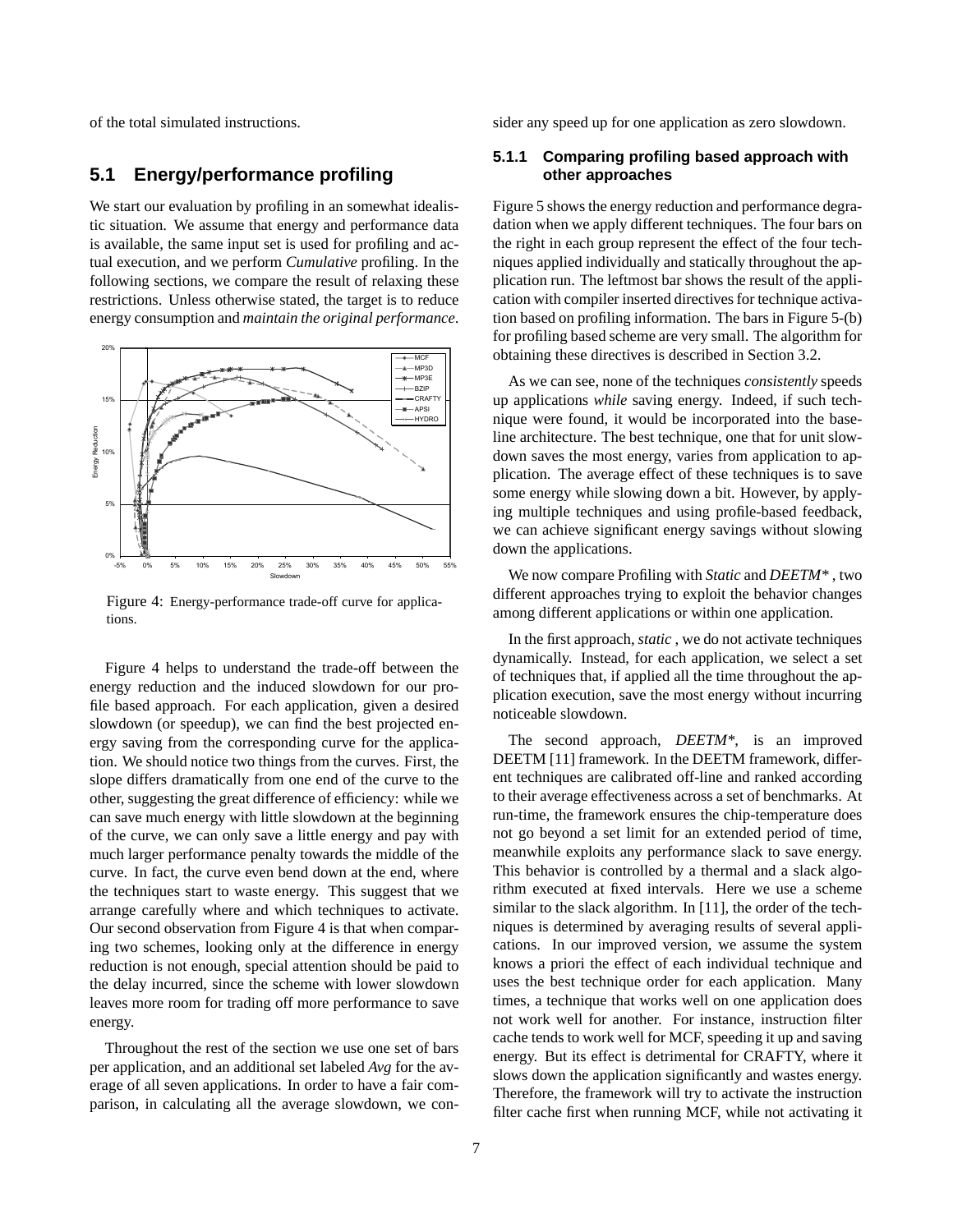

Figure 5: Effect of individual techniques and profiling based approach. (a) shows the energy reduction, and (b) shows the slowdown.



Figure 6: Comparing profiling based approach with static optimization and DEETM\*.

at all for CRAFTY. The DEETM framework requires a positive slack to save energy. In this simulation, the slack used is a small 0.5%.

In Figure 6, the leftmost bar of each group is the same as in Figure 5. The bar in the middle of the group shows the *static* approach, and finally, the rightmost bar gives the result of *DEETM\**.

A closer inspection of Figure 5 and 6 shows that the applications fall into three groups:

• Little phase-change within application:

Naturally, if different parts of the application reacts similarly to low-power techniques, or those parts that react very differently do not have enough weight of execution time, then we can not exploit intra-application phase change. Therefore, doing profiling at module level will not be much different from doing profiling at the granularity of the whole application (the static approach).

CRAFTY and HYDRO belong to this group though each of them favors a different technique. For these two applications, the static approach gives results very similar to that of the profiling based approach. Recall that when comparing the energy reduction in part (a) of the figures, we also have to take into account the slowdown shown in part (b), since it is usually possible to slow down even more for more energy savings(Figure 4).

- Moderate phase-change within application: Some applications have more noticeable behavior changes, thus the profiling based approach works moderately better, saving more energy after factoring in the slowdown, than the possible static combination. APSI and MCF fall into this category.
- Significant phase-change within application: This final category is the best for the module-level pro-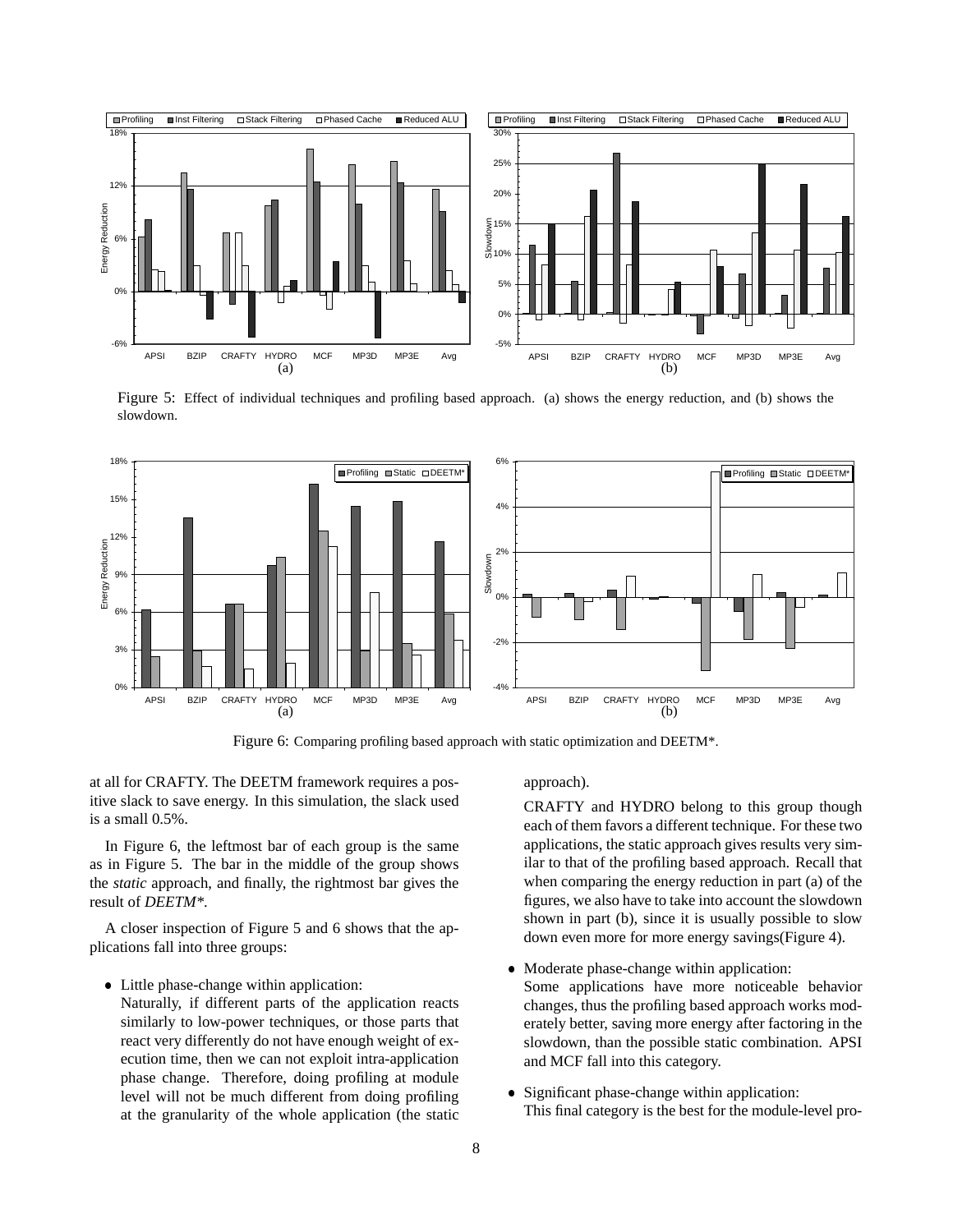

Figure 7: Parameters for profiling.

filing. These applications consist of sections of code that react very differently to techniques, so it pays off to profile them and apply each technique only at the suitable modules. BZIP and the two media benchmarks MP3D and MP3E belong to this category, and indeed the profiling based approach significantly outperforms any individual or static combination of techniques.

Finally, the improved DEETM framework nearly always produces a slower and less energy efficient solution than the profile-based approach. The reason is three-fold: first of all, instead of triggered when a different module is executed, the hardware re-tests the system at regular time intervals. This leads to random testing and is thus difficult to capture phase-changes well. Secondly, assuming a fixed order of techniques throughout the application leads to less efficient trade-off in some sections of the code. Finally, when testing slowdown of one technique, the hardware tests IPC at two time points before and after applying the technique, without knowing which part of the code is being executed at these points, this leads to misprediction of the slowdown which may lead to over-reacting (slowing down too much, using relatively inefficient techniques) or under-reacting (not slowing down enough, wasting the chance to save energy) in others.

To be fair, we need to note that DEETM is not designed with near-zero slack in mind. In a system with large slack, these drawbacks are less significant.

#### **5.1.2 Profiling parameters**

Section 5.1.1 analyzes *Cumulative* profiling. In Figure 7, we also show the result of *Independent* and *Semi-Indep* profiling. In our system, both stack filtering cache and phased cache try to reduce the energy consumed in L1 data cache. To quantify the overlap, *Semi-Indep* profiling performs an

additional profile run with these two techniques activated simultaneously.

As we can see, by testing all possible combinations, *Cumulative* knows the interaction of techniques, and this generally leads to less misprediction then estimating based on statistics from each individual techniques, but this approach is really not necessary since it produces results that are very close to the other two styles which require much less profiling runs.

We can also see that in our case, just by performing one additional profile run, *Semi-Indep*'s results are nearly identical with those of *Cumulative* and slightly better than those of *Independent*. In the case of MP3D, *Semi-Indep*'s energy savings are noticeably better than those of *Independent*. Therefore, we recommend *Semi-Indep* type of profiling.

Another factor that is unrealistic in Section 5.1.1 is that we are using the same input file for the profiling runs. Now, we relax this constraint by running the profiling runs with a different training input file. In Figure 7, we label this experiment as *Diff Training*. In this experiment we only use *Semi-Indep* profiling. The figures show that the difference in the input files affects the results very little. This may seem strange, but in fact, it is quite logical because we use *efficiency score* to rank module/technique pair, though the absolute number of energy and performance might change significantly with different input set, this score is more stable, because it represents a characteristic of impact the technique has on the module. Also, we select a set of module/technique pairs to activate, the change in *efficiency score* may change some relative orders but as long as it doesn't change the content of the set much, the result will not change much either.

Finally, until now, the sampling interval selected is at function level without instrumenting medium sized func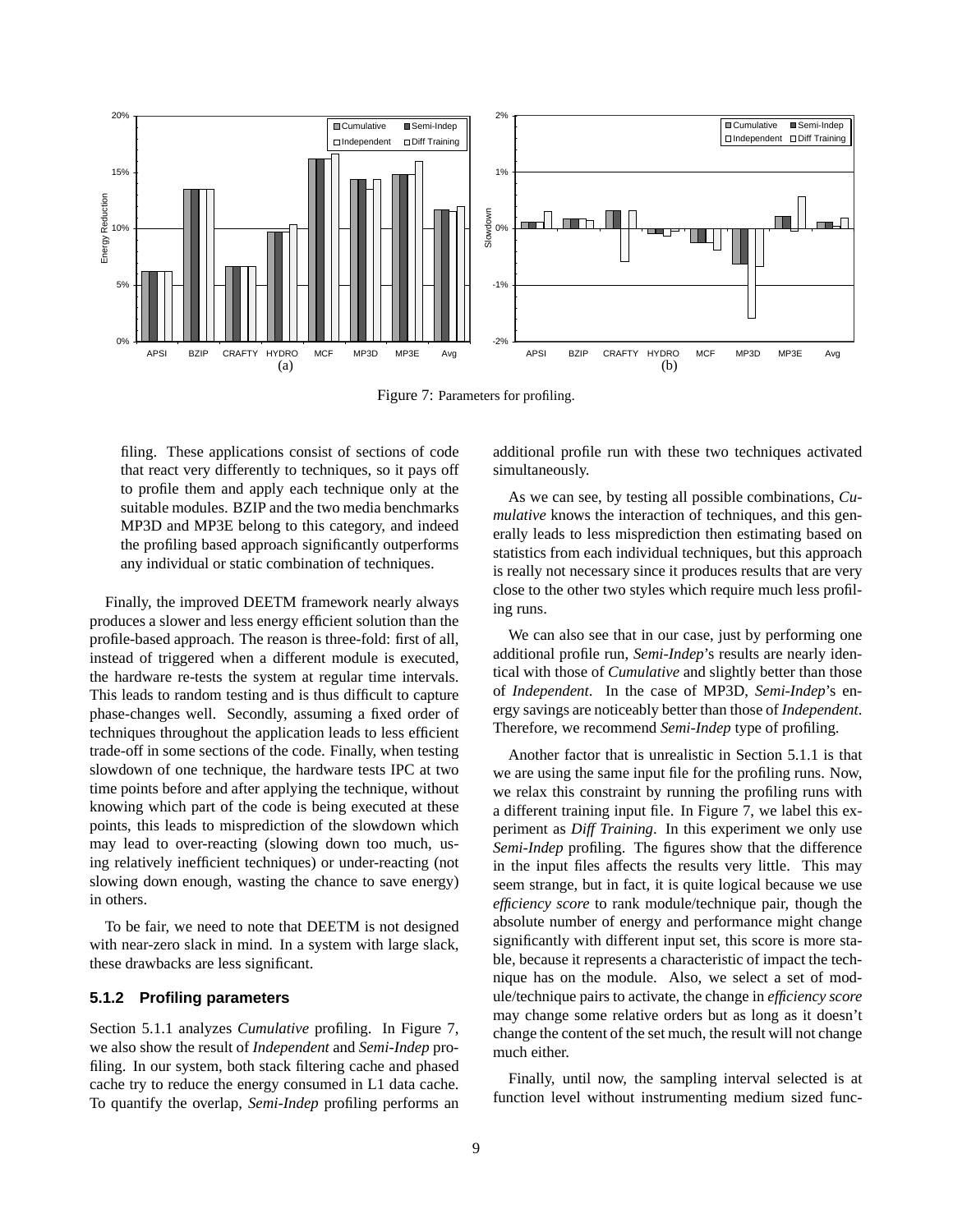tions or breaking large functions into smaller modules. In Figure 8, we compare the effect of different sampling intervals in a limited fashion.



Figure 8: Effect of different grain size for profiling.

We carry out two experiments using two different applications. In the first experiment, we reduce the sampling granularity by instrumenting more functions in APSI. These are many medium-sized functions. Before instrumenting them, their behavior is blended with the caller's. By being more fine-grain, we are able to capture more behavior changes and save more energy. Specifically, we improve energy savings slightly. However, the extra instrumentation introduce much more overhead. In particular, the average switching frequency increases from once every 22,234 cycles to once every 606 cycles. There is, therefore, a trade-off of the benefit and the price for being more fine-grain.

In a second experiment, we reach finer granularity by breaking some functions into smaller modules in application MP3E. As shown in Figure 8, taking into account the larger slowdown for the coarse-grain scheme, the two produce very similar results.

These two experiments suggest that in many cases, function is a pretty natural entity that shows uniform reaction to low-power techniques. Obviously, programming style for a particular application also determines whether this is true or not. Considering the effort in determining where to instrument the code, and runtime overhead for this instrumentation, we believe, focusing on functions is more costeffective.

## **5.2 Performance-only profiling**

If a chip is not equipped with energy statistics registers, we are forced to use only performance statistics asfeedback. As described in Section 3.2 we use only slowdown to calculate efficiency score for ranking the techniques. The results are shown in Figure 9.

As discussed in Section 3.2, by ignoring energy, it is possible to activate a technique with a small slowdown that has little or even negative energy savings resulting in nonoptimal energy reduction per unit delay. In reality, our data shows that this does happen, but very infrequently, and the quantitative difference of the two approaches is not significant.

In general, the information about energy consumption helps to better shield the noise of using different input files and normal fluctuations. With the energy statistics, we know the behavior better, and can produce better scheduling, but the results based on performance-only profiling are sufficiently satisfying for practical purposes.

#### **6 Related work**

The main related work are the dynamically adaptable systems. Among the many works, Albonesi introduced an interesting concept of CAP [1], Complexity Adaptive Processors. A CAP is a processor that adapts the resources to the application.

While [1] is only performance oriented, the concept can be naturally extended to incorporate energy issues. Other CAP works [2, 4] propose different heuristics to decide when to activate or deactivate a single technique. These heuristics are closely related to the specific technique discussed, and therefore can not be applied in a general manner in a system with multiple unrelated techniques. An interesting difference between our findings is that in [4], after comparing sampling at subroutine level and at fixed periodic intervals, the latter is selected because it is simpler and better. In contrast, we sample at subroutine level for two reasons. First, we want to capture behavior change. This is an inherent property of the code thus the system should consider the code. Second, using subroutines, a global view of the program is obtained. This facilitates us to slow down one part of the code more than another and obtain more energy reduction than if we choose to slow down the application uniformly.

In [21], applications are tested with different configurations to determine the best one for each basic block and this selection is encoded in an extended instruction set to adapt the system at runtime. The extension is required to avoid the otherwise significant overhead of such fine-grain adaptation. Our work shows that by adapting at subroutine level, a much coarser grain size, we eliminate the need for an instruction set redesign. Also different is that we maximize energy savings per unit slowdown, a metric that has to be optimized globally, while [21] optimizes locally. This is because energy is used as the metric to optimize. Being an additive metric, it can be optimized locally for each basic block.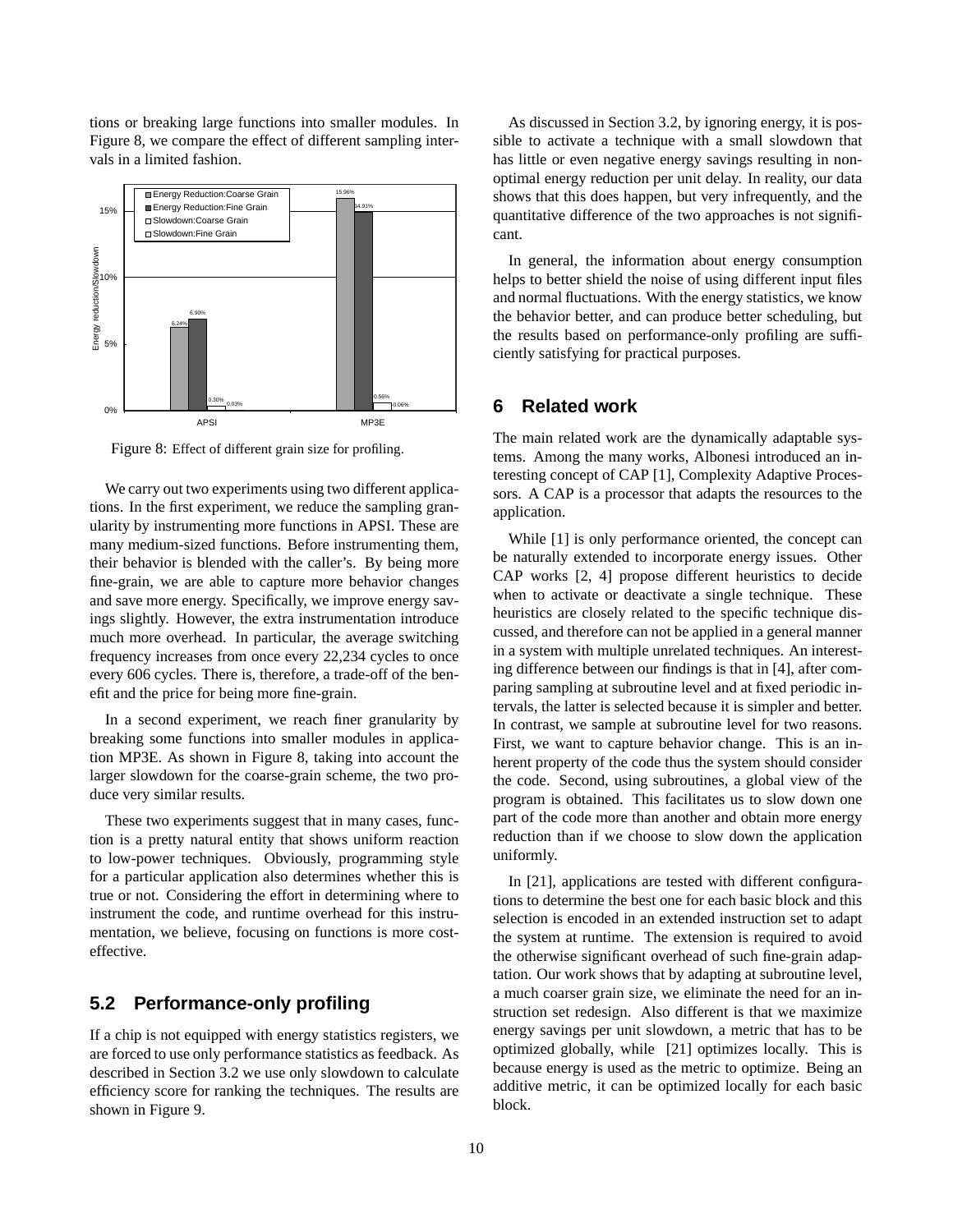

Figure 9: Energy/Performance profiling vs. Performance only profiling.

Many schemes have been proposed to trade off, sometimes extra, performance for energy/power reduction for curbing temperature surge, extending battery life, and so on [5, 9, 20, 23, 24]. To this end, the following two works are the most related.

In [13], a framework is designed to adapt system configuration and frequency to lower the energy consumption while still meeting the deadline of multimedia applications. That work focuses on multimedia applications and adapts at a coarser granularity. Our system targets broader range of applications, and does not rely on any knowledge of the application's functionality. Our approach uses finer granularity to exploits the non-uniformity. Additionally, [13] tries to eliminate performance slack, while we target isoperformance.

The DEETM [11] framework also tries to maximize energy savings for a given tolerable slowdown. This hardware based approach does not depend on profile, thus without knowing the characteristics about applications, and the changes inside them, DEETM optimizes for the common case and produces less optimal energy savings for very small slowdown. By using profile, we adapt the system better and thus energy savings become more significant in our system.

### **7 Conclusions**

Knowing that applications go through different phases, in this paper we show that this phase-change also manifests itself in terms of relative impact of system configuration change. In particular, different sections of the code exhibit very different reaction, in terms of relative slowdown and energy reduction, after applying one of the common microarchitectural low-power techniques. We show that this nonuniformity of reaction can be easily exploited using profiling to improve the efficiency of trading off performance for

energy reduction.

Our study shows that function level sampling, with some simple transformations to further reduce the activation overhead, is a very cost-effective approach to exploit phasechanges. We find that with low profiling cost, semiindependent profiling, produces results almost identical to those of cumulative profiling, a more costly approach in a system that employs multiple low-power techniques. Also, as we focus only in the relative change of performance and energy after applying a certain technique, the influence of using different input file is very small. This renders profiling very practical. Finally, even without energy counters, we can still exploit the non-uniformity effectively.

Using profiling, enabled by a set of four different lowpower techniques, we manage to reduce on average 12% of the energy consumption for a set of seven diverse applications with negligible slowdown. The result is significantly better than an improved DEETM system that also tries to maximize energy reduction for a given slowdown or a static solution that employs the most efficient set of techniques per application.

#### **REFERENCES**

- [1] D. Albonesi. Dynamic IPC/Clock Rate Optimization. In *International Symposium on Computer Architecture*, pages 282–292, July 1998.
- [2] D. Albonesi. Selective Cache Ways: On-Demand Cache Resource Allocation. In *IEEE Journal on Instruction Level Parallelism*, volume 2, 2000.
- [3] R. Bahar and S. Manne. Power and Energy Reduction Via Pipeline Balancing. In *International Symposium on Computer Architecture*, pages 218–229, 2001.
- [4] R. Balasubramonian and D. Albonesi. Memory Hierarchy Reconfiguration for Energy and Performance in General-